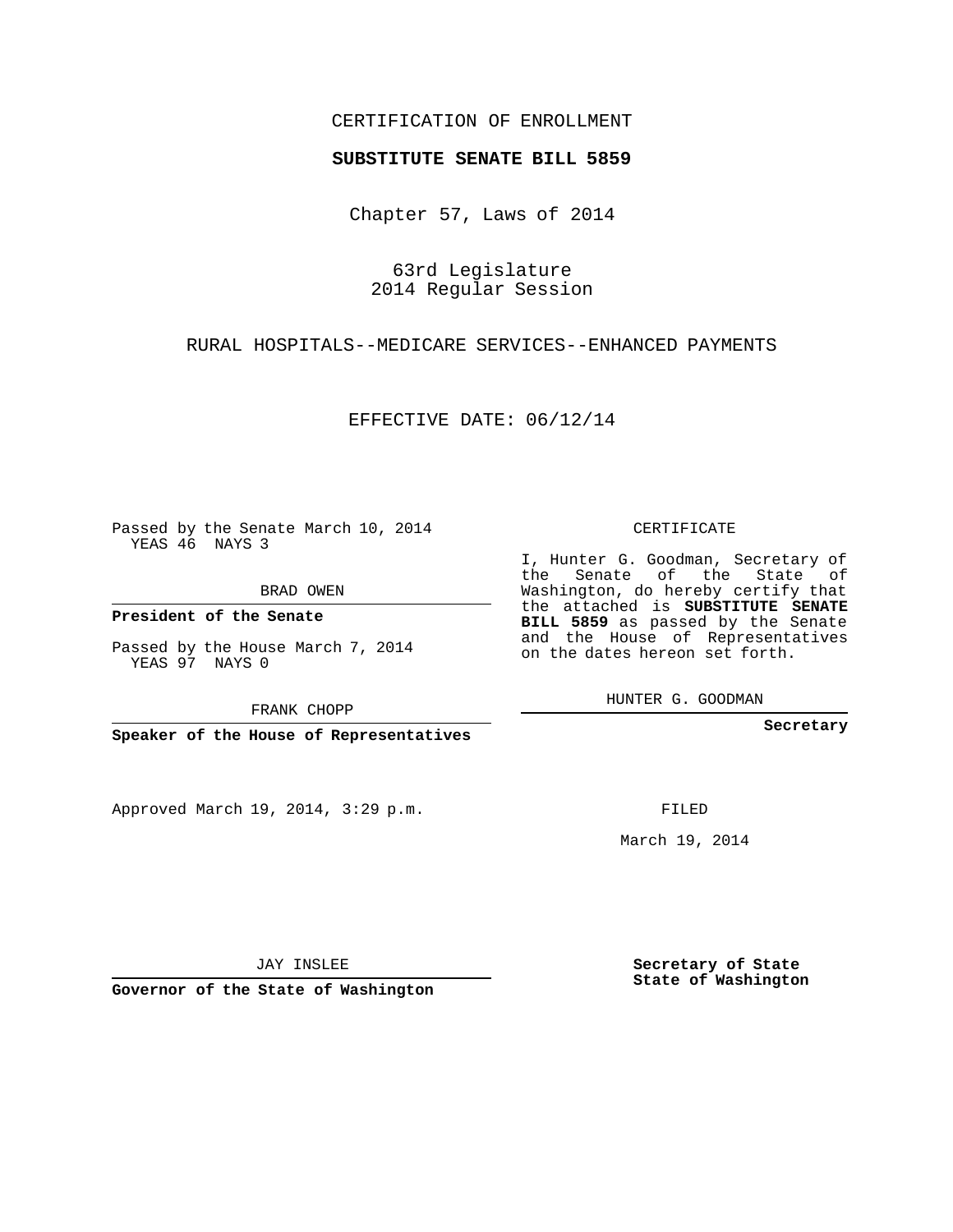# **SUBSTITUTE SENATE BILL 5859** \_\_\_\_\_\_\_\_\_\_\_\_\_\_\_\_\_\_\_\_\_\_\_\_\_\_\_\_\_\_\_\_\_\_\_\_\_\_\_\_\_\_\_\_\_

\_\_\_\_\_\_\_\_\_\_\_\_\_\_\_\_\_\_\_\_\_\_\_\_\_\_\_\_\_\_\_\_\_\_\_\_\_\_\_\_\_\_\_\_\_

AS AMENDED BY THE HOUSE

Passed Legislature - 2014 Regular Session

### **State of Washington 63rd Legislature 2014 Regular Session**

**By** Senate Ways & Means (originally sponsored by Senators Braun, Hatfield, Holmquist Newbry, and Hargrove)

READ FIRST TIME 02/11/14.

 AN ACT Relating to providing enhanced payment to small rural hospitals that meet the criteria of a sole community hospital; amending RCW 74.09.5225; and creating a new section.

BE IT ENACTED BY THE LEGISLATURE OF THE STATE OF WASHINGTON:

 NEW SECTION. **Sec. 1.** The legislature finds that promoting a financially viable health care system in all parts of the state is a critical interest. The federal centers for medicare and medicaid services has recognized the crucial role hospitals play in providing care in rural areas by creating the sole community hospital program, which allows certain small rural hospitals to receive enhanced payments for medicare services. The legislature further finds that creating a similar reimbursement system for the state's medicaid program for sole community hospitals will promote the long-term financial viability of the rural health care system in those communities.

 **Sec. 2.** RCW 74.09.5225 and 2011 1st sp.s. c 15 s 31 are each amended to read as follows:

 (1) Payments for recipients eligible for medical assistance programs under this chapter for services provided by hospitals,